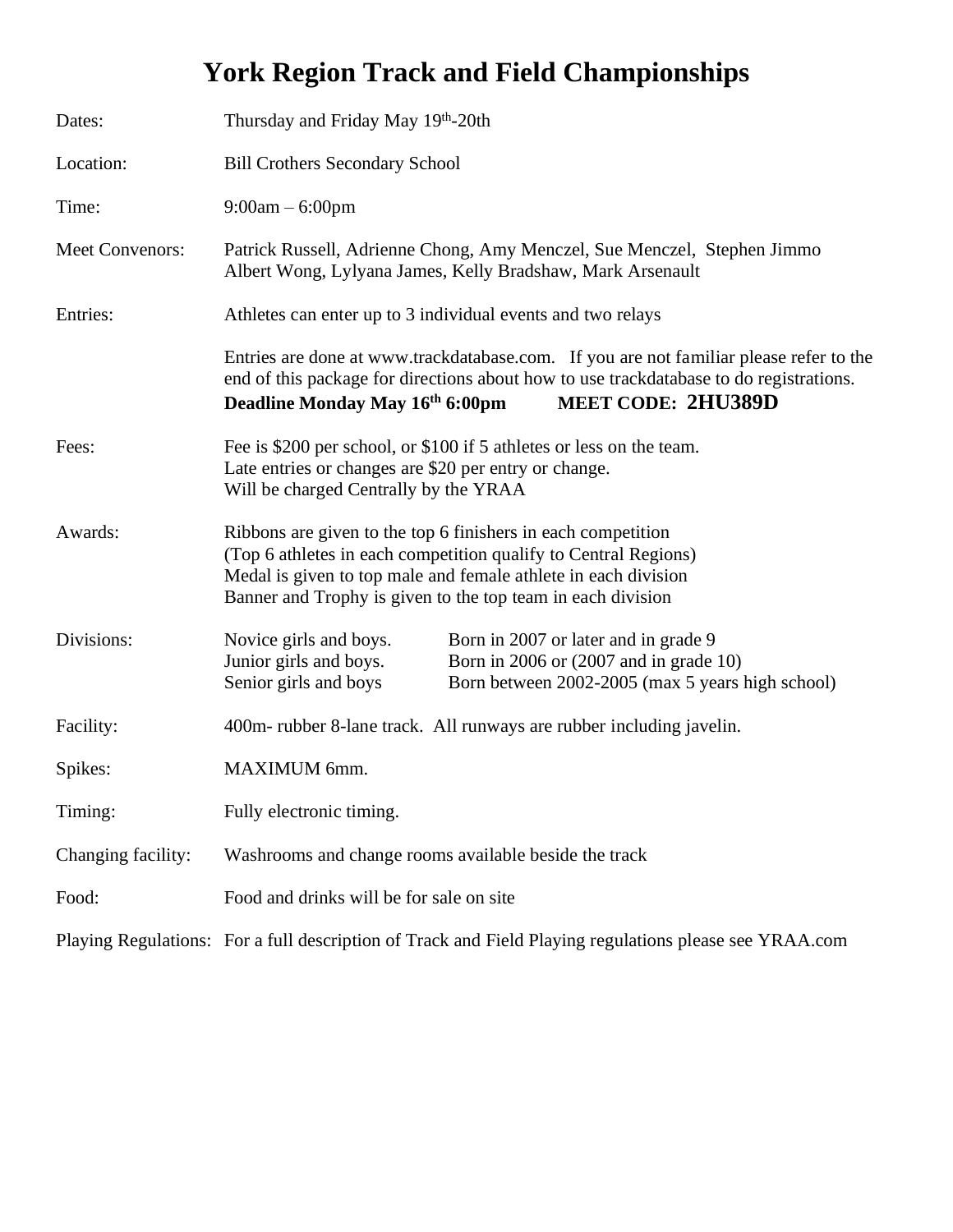## **YRAA Track & Field Championships Meet Schedule Thursday, May 19, 2022 Bill Crothers Secondary School**

| <b>Track Events (Tentative Schedule)</b> |                           |                                      |                                                                     |  |
|------------------------------------------|---------------------------|--------------------------------------|---------------------------------------------------------------------|--|
| <b>Time</b>                              | <b>Event</b>              | <b>Type</b>                          | Order                                                               |  |
| $9:20$ a.m.                              | <b>Coaches Meeting</b>    |                                      |                                                                     |  |
| $9:45$ a.m.                              | 2000 m Steeplechase (30") | <b>Timed Final</b>                   | <b>OG</b>                                                           |  |
|                                          | 2000 m Steeplechase (36") | <b>Timed Final</b>                   | <b>OB</b>                                                           |  |
| 10:15 a.m.                               | 80 m Hurdles (30")        | Heats/Final                          | NG (Final if not more than 17 in heats)                             |  |
|                                          | 80 m Hurdles (30")        | <b>Heats/Final</b>                   | JG (Final if not more than 17 in heats)                             |  |
|                                          | 100 m Hurdles (30")       | <b>Heats/Final</b>                   | SG (Final if not more than 17 in heats)                             |  |
|                                          | 100 m Hurdles (33")       | <b>Heats/Final</b>                   | NB (Final if not more than 17 in heats)                             |  |
|                                          | 100 m Hurdles (36")       | <b>Heats/Final</b>                   | JB (Final if not more than 17 in heats)                             |  |
|                                          | 110 m Hurdles (36")       | <b>Heats/Final</b>                   | SB (Final if not more than 17 in heats)                             |  |
|                                          | 80-110 m Hurdles          | Finals (if needed)                   | NG, JG, SG, NB, JB, SB                                              |  |
| $11:15$ a.m.                             | 100 m                     | <b>Heats</b>                         | NG, NB, JG, JB, SG, SB                                              |  |
|                                          |                           | *8 fastest times<br>advance to final |                                                                     |  |
| $1:15$ p.m.                              | 400 m                     | <b>Timed Final</b>                   | Wheelchair, NG, NB, JG, JB, SG, SB                                  |  |
| 2:30 p.m.                                | 100 m                     | <b>Finals</b>                        | Vis. Impaired, Int. Impaired, NG, NB,<br>JG, JB, SG, SB, Ambulatory |  |
| 3:00 p.m.                                | 1500 m                    | <b>Timed Final</b>                   | NG, NB, JG, JB, SG, SB                                              |  |
| 4:30 p.m.                                | 4 x 100 m Relay           | <b>Timed Final</b>                   | NG, NB, JG, JB, SG, SB                                              |  |

| <b>Field Events</b> |           |                    |              |                    |                    |                    |
|---------------------|-----------|--------------------|--------------|--------------------|--------------------|--------------------|
| LJ                  | <b>TJ</b> | HJ                 | <b>PV</b>    | <b>SP</b>          | <b>Dis</b>         | Jav                |
| NG & NB             |           | <b>SG</b>          | <b>Boys</b>  | $NB$ (4kg)         | $JG$ (1kg)         | $SB$ (800g)        |
| 9:45am              |           | 9:45am             | 9:45am       | 10:00am            | 10:00am            | 10:00am            |
| <b>JG</b>           | <b>JB</b> | <b>NG</b>          | <b>Girls</b> | $JB$ (4kg)         | $SG$ (1kg)         | $NB$ (600g)        |
| 1:00pm              | 1:00pm    | 11:15am            | 12:00pm      | 12:00pm            | 12:00pm            | 12:00pm            |
| <b>SG</b>           | <b>SB</b> | JG                 |              | $SB$ (12lb)        | $NG$ (1kg)         | $JB$ (600g)        |
| 3:00 <sub>pm</sub>  | 3:00pm    | 2:30 <sub>pm</sub> |              | 2:00 <sub>pm</sub> | 2:00 <sub>pm</sub> | 2:00 <sub>pm</sub> |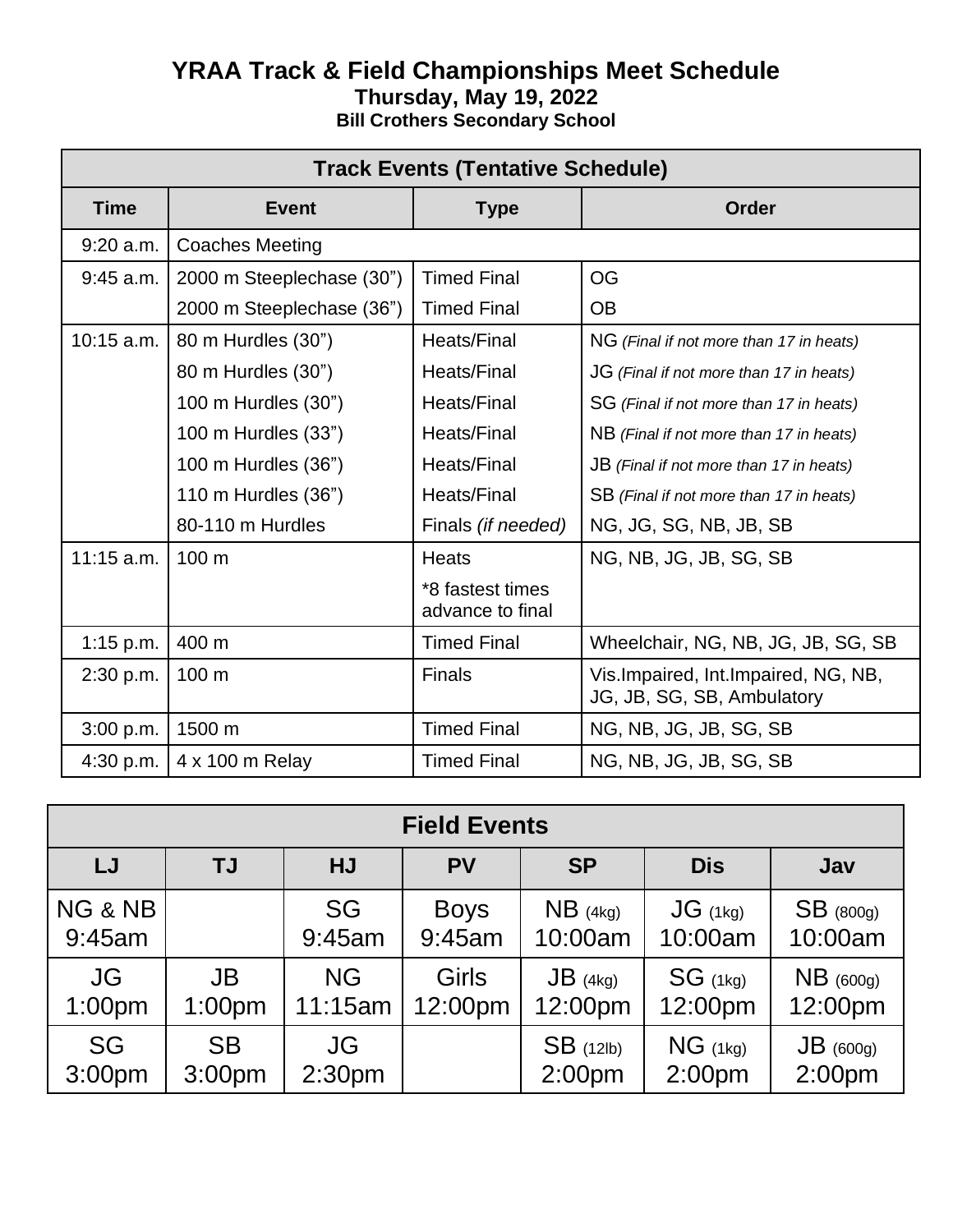## **YRAA Track & Field Championships Meet Schedule Friday, May 20, 2022 Bill Crothers Secondary School**

| <b>Track Events (Tentative Schedule)</b> |                        |                    |                                                                     |  |
|------------------------------------------|------------------------|--------------------|---------------------------------------------------------------------|--|
| <b>Time</b>                              | <b>Event</b>           | <b>Type</b>        | <b>Order</b>                                                        |  |
| $9:20$ a.m.                              | <b>Coaches Meeting</b> |                    |                                                                     |  |
| $9:45$ a.m.                              | 300 m Hurdles (30")    | <b>Timed Final</b> | <b>NG</b>                                                           |  |
|                                          | 300 m Hurdles (30")    | <b>Timed Final</b> | JG                                                                  |  |
|                                          | 400 m Hurdles (30")    | <b>Timed Final</b> | <b>SG</b>                                                           |  |
|                                          | 300 m Hurdles (33")    | <b>Timed Final</b> | <b>NB</b>                                                           |  |
|                                          | 300 m Hurdles (33")    | <b>Timed Final</b> | <b>JB</b>                                                           |  |
|                                          | 400 m Hurdles (36")    | <b>Timed Final</b> | <b>SB</b>                                                           |  |
| 10:45 a.m.                               | 3000 m                 | <b>Timed Final</b> | SG, SB                                                              |  |
| $11:30$ a.m.                             | $200 \text{ m}$        | <b>Timed Final</b> | Wheelchair, NG, NB, JG, JB, SG, SB                                  |  |
| 1:00 p.m.                                | 3000 m                 | <b>Timed Final</b> | JG, JB                                                              |  |
| 1:30 p.m.                                | 800 m                  | <b>Timed Final</b> | Vis. Impaired, Int. Impaired,<br>Ambulatory, NG, NB, JG, JB, SG, SB |  |
| 2:15 p.m.                                | 3000 m                 | <b>Timed Final</b> | NG, NB                                                              |  |
| 3:00 p.m.                                | 4 x 400 m Relay        | <b>Timed Final</b> | OG, OB                                                              |  |

| <b>Field Events</b> |                    |           |            |              |             |
|---------------------|--------------------|-----------|------------|--------------|-------------|
| LJ                  | TJ                 | HJ        | <b>SP</b>  | <b>Dis</b>   | Jav         |
|                     | NG & NB            | <b>SB</b> | $JG$ (3kg) | $SB$ (1.6kg) | $SG$ (600g) |
|                     | 9:45am             | 9:45am    | 9:45am     | 9:45am       | 9:45am      |
| <b>SB</b>           | SG                 | JB        | $SG$ (4kg) | $NB$ (1kg)   | $NG$ (600g) |
| 12:00pm             | 12:00pm            | 11:15am   | 11:45am    | 11:45am      | 11:45am     |
| <b>JB</b>           | JG                 | <b>NB</b> | $NG$ (3kg) | $JB$ (1kg)   | $JG$ (600g) |
| 2:00 <sub>pm</sub>  | 2:00 <sub>pm</sub> | 12:45pm   | $1:45$ pm  | $1:45$ pm    | $1:45$ pm   |

| <b>Division</b>          | Race & Classification (see OFSAA Chart #1) | Race & Classification (see OFSAA Chart #1) |
|--------------------------|--------------------------------------------|--------------------------------------------|
| <b>Visually Impaired</b> | 100m (T/F 11, 12 & 13)                     | 800m (T/F 11, 12 & 13)                     |
| Intellectually Impaired  | 100m (T/F 20)                              | 800m (T/F 20)                              |
| Ambulatory               | 100m (T/F 35-38 & 40-47)                   | 800m (T/F 35-38 & 40-46)                   |
| Wheelchair               | 200m (T/F 34 & 51-54)                      |                                            |